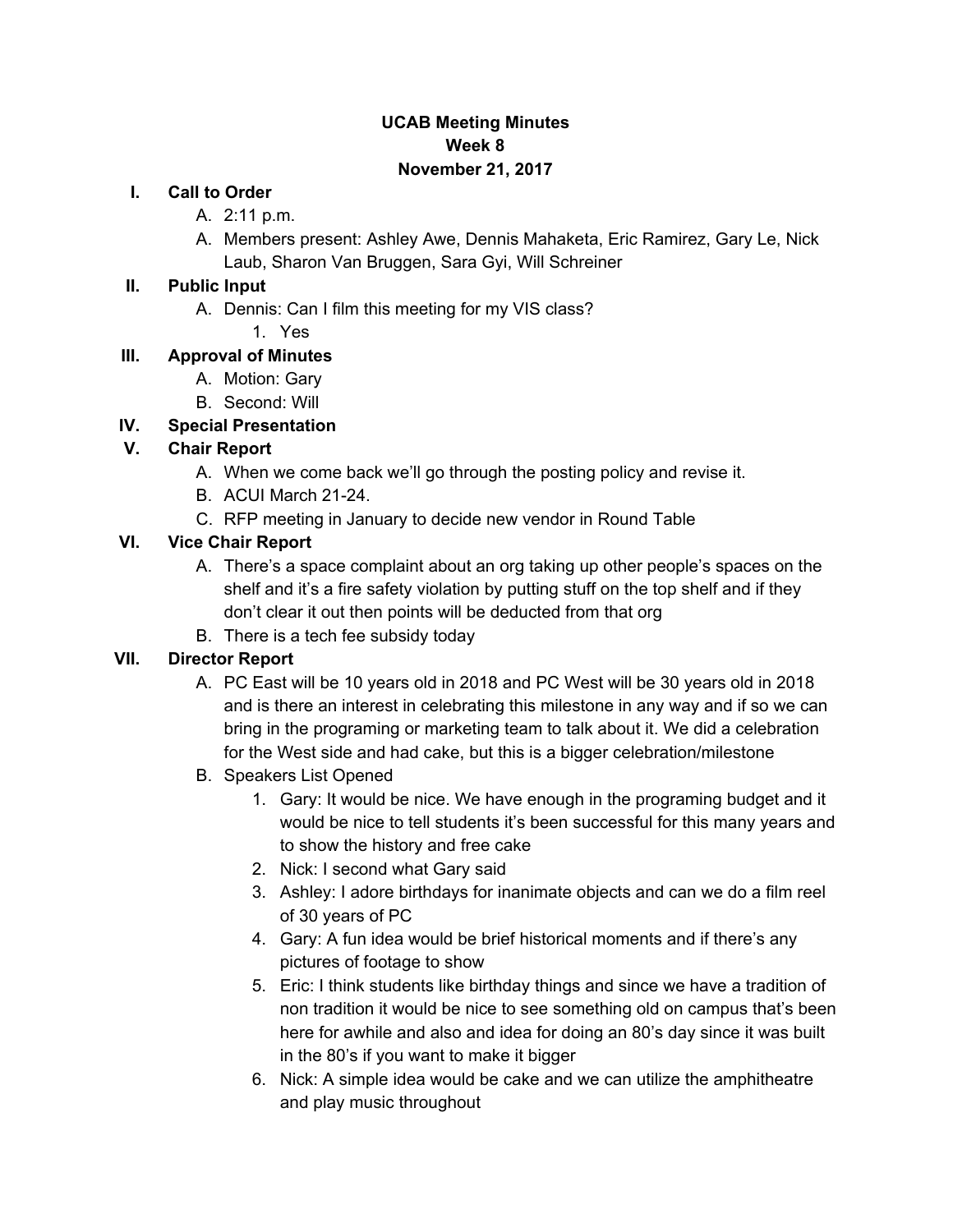C. Speakers List Closed

## **VIII. New Business**

- A. Dennis: Tech Subsidy they weren't able to get funding from AS for the event New Beginnings Work Showcase at the Stage Room on December 2nd. They didn't give me a time they were starting and the projected attendance is 100 people and open to the public. It's advertised to all students and supporting alumni (offered to advertise for them as well) and they're asking for \$325 but the recommendation is to fund \$150
- B. Speakers List Opened
	- 1. Gary: Stage room? And what's the org?
		- a) Dennis: Fairy Play Theatre Company
	- 2. Gary: Move to fund for \$150
		- a) Second: Eric
- C. Speakers List Closed

# **IX. Old Business**

- A. Speakers List Opened
	- 1. Gary: I don't think we have as many members as we need for a motion and regarding Santorini people seem to want to renew it
- B. Speakers List Closed

# **X. Member Reports**

- A. Nick: Santorini doesn't have a lot of negative things about it and for TapEx it's what people said about it before. About Target, people didn't know this wouldn't be happening soon and a lot of concerns my constituents had were that they wanted student employees and prices to not be spiked. They were curious about the hours and thought that foot traffic would be an issue because PC is already busy and they were worried it would increase that traffic. Also worried about parking for students when visitors try to use the Target
- B. Eric: We also discussed Target and had a poll in favor of putting it in TP but I don't have Tyler's notes so I'll double check. It wasn't an overwhelming majority in favor and people were concerned about pricing issue. About the nap pods, they said that it was too expensive. As far as Santorini they like it and TapEx they would like better boba
- C. Gary: Speaking about the nap pods because it is a project and isn't negative to us, people were okay with it. If people don't use it then it's fine
- D. Nick: Same as Gary and people wanted to try the pilot and if there was enough demand and they were good, people might do 30 min nap
- E. Will: Haven't asked all the grad students but it seems people are fans of Santorini but not TapEx and the food quality isn't good there at TapEx

## **XI. Open Forum**

A. Ashley: Reminder that the head of campus planning will be coming to meeting next week and make sure to ask him questions regarding the campus changes coming up. Sharon showed you all of UCEN and Chancellor's Complex that will be moved to TP. There will be lots of space and a lot of buildings in the direct line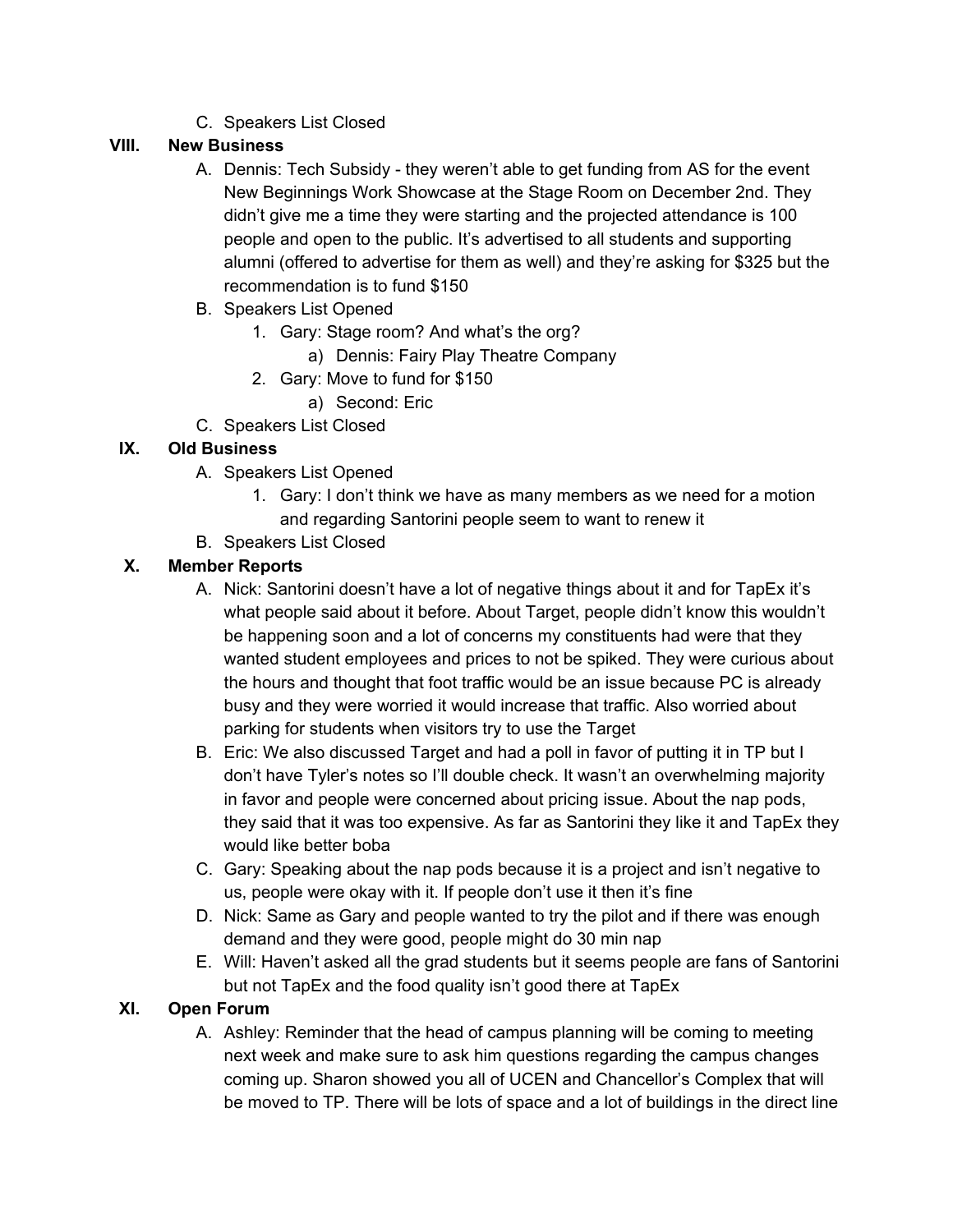of sight of UCEN so I'm just reminding you to think about what to ask so the discussion is productive.

- B. Speakers List
	- 1. Sharon: Regarding Target it's not a UCEN project but looking at it for the bookstore space and UCAB doesn't have a formal vote but I'll bring it back to people to share the feedback you gave me
	- 2. Nick: When the head of campus planning comes, are we looking to ask if UCAB is going to get space in TP?
		- a) Ashley: He will present campus changes and then there will most likely be a Q/A section and you can ask him anything that you like. A lot of the TP is still completely up in the air so asking about how UCEN relates to TP isn't inappropriate. He's coming in because these changes affect UCEN and aren't set in stone so it's important to ask questions
	- 3. Gary: Should we send him questions beforehand?
		- a) Ashley: If you send them to me I will send them to him
	- 4. Gary: How do we feel about implementing different ways to direct traffic to UCEN?
	- 5. Eric: Good thing to ask because people don't feel connected to campus, so it's a good thing to bring up and ask about how the vacancies will affect UCEN and what the construction and demolition will look like
	- 6. Gary (to Sharon): Since there's a lot of vacancies, what was the process of building PC East and how did UCEN say they wanted this land
		- a) Sharon: Important to think that you're advocates for students. There were other spaces being utilized behind us and students had an interest in expanding the space, so it was the students' concerns that started the process. Since space has been getting more crowded over the years, coming up there will be vacancies and it's important to advocate for the student's interests and desires to expand and build more to utilize the space
	- 7. Sharon: You can advocate for student interests and not just ask questions
	- 8. Gary: A lot of students think PC is getting too crowded, and I don't see that problem letting up anytime soon. Sharon do you know the projected capacity of PC East and West in 5-10 years and how that will affect student life?
		- a) Sharon: I want to go back and look at data, but from my recollection it was 20,000 students and the expectation was that campus was going to grow and now it's about 36,000. Students are feeling that capacity, and currently we have student orgs that have 5 to a space and staffing offices that are doubled up. It's data that we have been looking at and that we can continue to pull from
	- 9. Nick: There was an idea to take down the amphitheatre to make space for seating and if that were to happen it would increase space for seating.